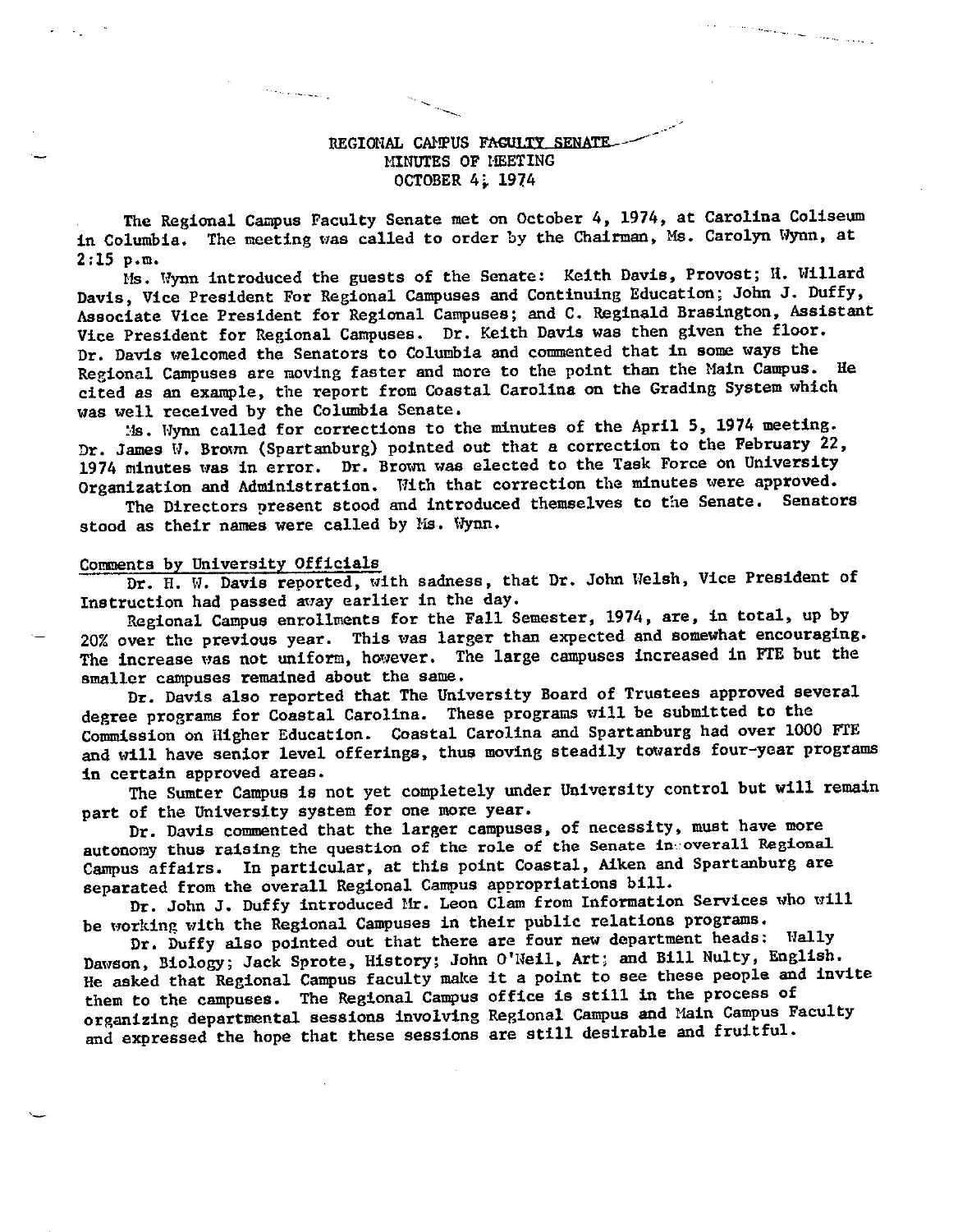## - Nominations for Representatives to the Main Campus Committees

New Courses and Curriculum - Calvin Smith

Welfare - Gordon Haist

Library - Conway Henderson, Edna Shook

It uas pointed out that members of the Library Committee are appointed by the President. The election would be a recommendation to President Patterson.

Ms. Wynn announced that William H. Patterson, President of the University, was unable to address the Senate as originally scheduled but would join the Senate around  $4:00$ p.m.

### Reports from Standing Committees

Jimmie Nunnery (Lancaster), Chairman of the Rights and Responsibilities Committee, pointed out that the Faculty Manual, under Terms of Employment, page 25, discriminates against faculty members hired after September 1, 1973 with respect to summer school teaching. The Committee entered the following motion:

To delete the last sentence of Paragraph 1, page 25 of the Faculty Manual under Terms of Employment, that sentence being: Summer Manual under Terms of Employment, that sentence being: school teaching in the case of faculty hired after  $1$  September, 1973 for September, 1974 may depend on the availability of funds and/or size on enrollment.'

ils. Hynn ruled that the above motion is substantive and voting on the motion would be deferred until the next meeting of the Senate. Mr. Nunnery entered a substitute motion to include the first motion for consideration at the **next** meeting. The substitute motion was carried.

:lr. Nunnery entered a second motion from the Rights and Responsibilities Committee;

To add to the Faculty Manual, p. 25 the following statement: 'A faculty member may request and be allowed to teach an additional summer school session in lieu of hiring outside personnel.

Hr. Nunnery commented that faculty members **were,** in some instances haviut to supplement their incomes with work outside the University while outside personnel uere brought in to teach summer courses. The motion was ruled substantive and deferred by a substitute motion for consideration and vote at the next meeting.

 $ir.$  Nunnery entered a third motion from the Rights and Responsibilities Committee,

That since evaluation procedures are being studied at this time, the faculty shall have the right to evaluate all levels of administration.

Dr. Duffy raised the question of faculty and administration participation in drawing up the evaluation instrument. Mr. Nunnery stated that at Lancaster an Ad Hoc Cormittee consisting of four members elected by the faculty and one appointed by the faculty and one appointed by the Director uas charged with drawing up the instrument. Dr. Duffy then asked where the form goes after the faculty has completed it. Mr. Nunnery stated that in the case of evaluation of an administrative department of a Regional Campus, it would go to the Director of that campus, In the case of Dr. Duffy's office it would come to Dr. Duffy. In the case of Dr. Davis, to him, etc. Dr. Drown asked for clarification, specifically to whom does the evaluation of the Director go? Hr. Nunnery ansuered to the Director, i.e. to the person being evaluated. In the ensuing discussion it was pointed out that the evaluation of a faculty member is seen by both the faculty member and his Director (at least at one Campus). Dr. Brown pointed out that the evaluation of an instructor is seen by a person above him in thechierarchy.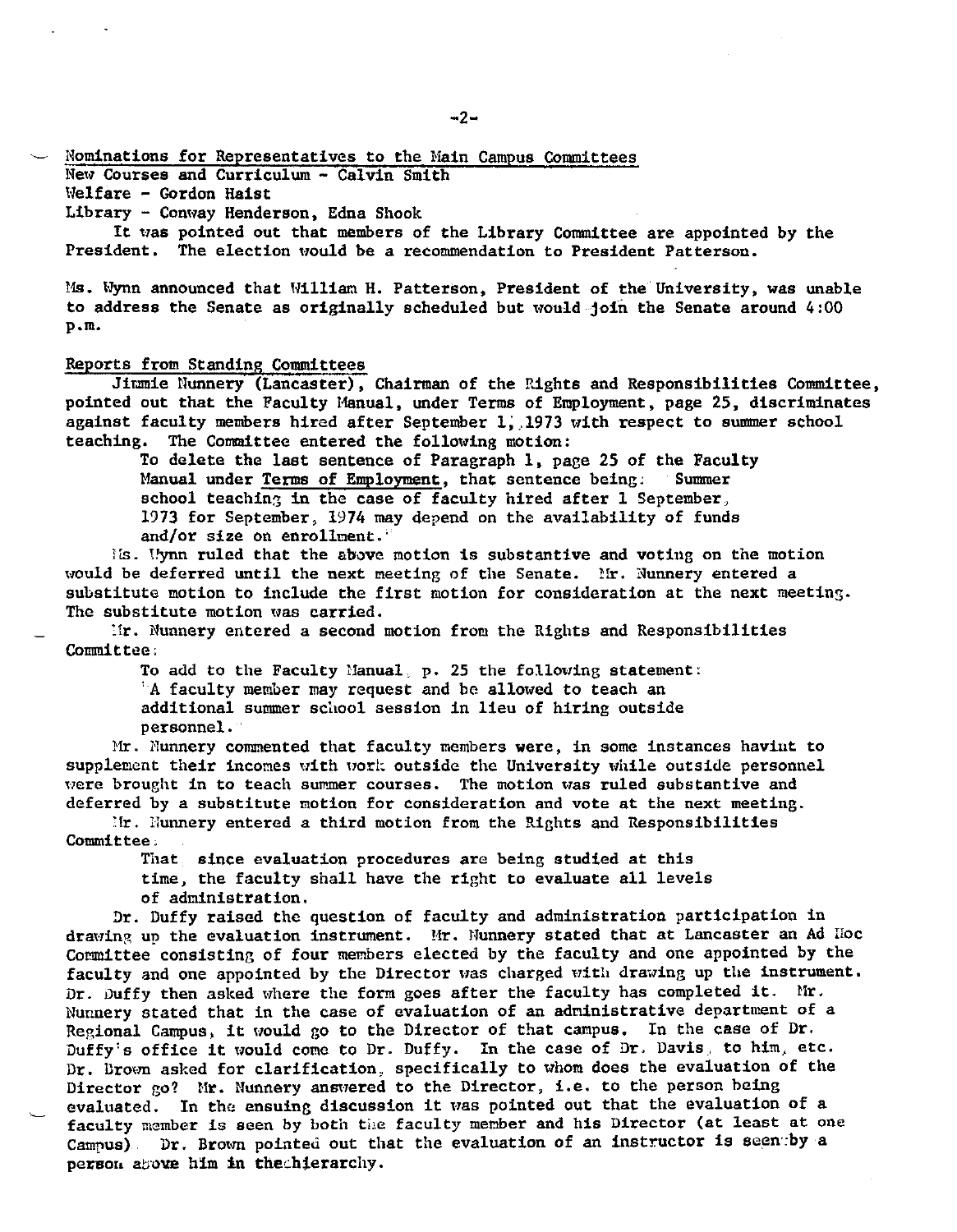A question was raised concerning whether evaluation of administration would become mandatory. Mr. Nunnery explained that this motion simply gives to the individual faculties the right to evaluate their administration.

There was confusion about the mandatory nature of evaluation of faculty by students. Dr. H. W. Davie commented that there is no hard and fast rule about evaluation of faculty by students but that the Southern Association highly recommends it.

Dr. Richard Gannaway (Director, Lancaster) suggested that the motion be amended to include a statement to the effect that the exact details and procedures of faculty evaluation of administration be left to each individual campus. Mr. Nunnery pointed out that the motion, as worded, allows that latitude. Further, the Faculty Manual gives to the individual faculties the authority to determine for themselves the manner in which Regional Campus Senate policy decisions are implemented. Me. Wynn stated that this motion is simply an expression of feeling. Dr. Brasington pointed out that the motion essentially asks for the right to establish a procedure.

The motion was carried.

Mr. Nunnery reported that the duties of the Rights and Responsibilities Committee are to have jurisdiction over problems relating to contact hours, office hours, affirmative action, relationships with administration and students, and general faculty welfare. This concluded the report from the Rights and Responsi-: bilities Committee.

Wade Chittam, (Lancaster) Chairman of the Financial Concerns Committee reported that the committee will be investigating step raises in the Universities in the southeast. The committee also requested Dr. Duffy to prepare for distribution at the next meeting a survey of faculty salaries for 1974-1975.

Mr. Chittam presented the following motion from the Financial Concerns Committee: For those faculty members teaching academic courses, twelve (12) contact hours should be the maximum limit. Above twelve contact hours, the faculty member should receive additional compensation commensurate with the amount of overload.

A discussion followed concerning contact hours as opposed to credit hours. Dr. Davis defined 50 minutes as one contact hour but pointed out that the problem arises with laboratory courses. A two hour lab course is five contact hours but four credit hours. Dr. Gannaway pointed out that student hour load should also be taken into consideration in this matter.

Ms. Wynn called for a motion to consider the motion at the next meeting. Dr. H. W. Davis pointed out the economic survival of some of the smaller campuses would be affected by such a measure. A number of other points were made, some indicating mild confusion on the entire matter. Mr, Nunnery entered a substitute motion to recommit the motion to the Financial Concerns Committee for further study. Dr. Duffy volunteered to run analyses of credit hours vs. contact hours and to provide other appropriate information to the Committee for the purpose of re-examination of the original motion. The substitute motion carried unanimously. Mr. Chittam discussed the Committee's role as one of considering the fiscal concerns of the faculty to include salaries, fringe benefits, and financial support for teachers in the classroom.

Andrew Crosland, (Spartanburg) Chairman of the Intra University Services and Communications Committee (IUSC), reported that the report from Mr. Toombs on faculty rights in the Main Campus libraries will be circulated shortly. Mr. Crosland stated the responsibilities of the IUSC Committee to be that of studying services provided to the Regional Campuses by the Main Campus such as computer services, purchasing, financial records; library, reports preparation, etc. IUSC Committee is also investigating the possibility of cultural. exchanges between Regional Campuses.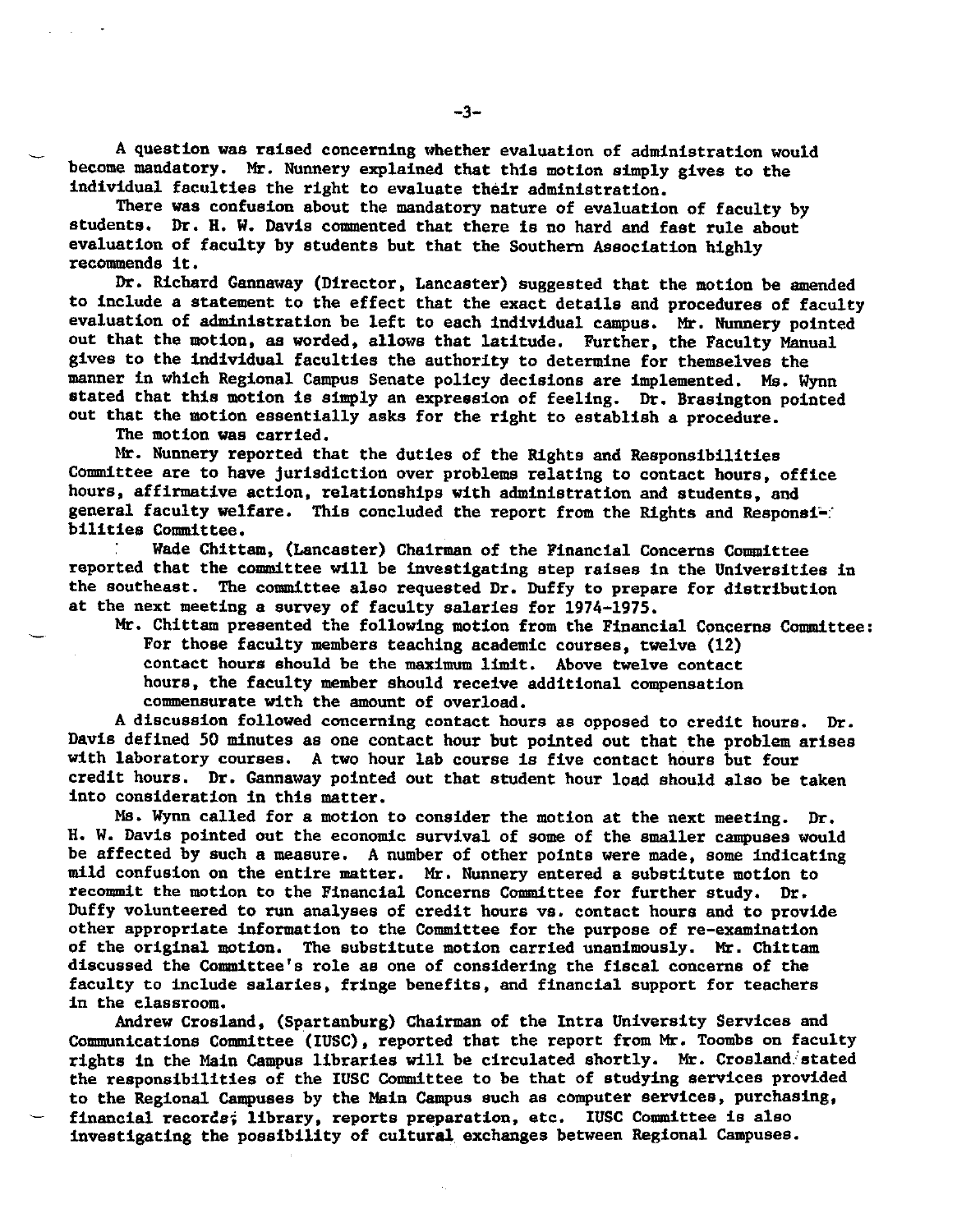#### Special Committee Reports

John **Samaras,** (Lancaster}, Chairman of the Ad Hoc Committee to Study Possible Changes in the Faculty Manual, pointed out that copies of the report were made available earlier in the day and requested that the report be conveyed to the faculties at the Regional Campuses. Mr, Samaras asked for a motion to extend the life of the Study Committee to the end of the present academic year. The motion was entered and seconded, Dr, Brown expressed the position that the Study Committee would possibly be duplicating and/or overlapping the work of the Standing Committees. The question was raised concerning the procedure of handling changes in the manual, Mr. Samaras pointed out that the Study Committee would be able to intiate changes in the manual by virtue of its expertise but that this would not limit other committees or senators from iniating action. Ms. Wynn pointed out that suggestions for changes in the Manual would not necessarily have to go through the Study Committee. Mrs. Edna Shook (Lancaster} pointed out that the committee was appointed to function over the summer. The motion was defeated,

Ms. Wynn announced that the recommendation from the Standing Committees together with the Report from the Study Committee would be voted on at the next Senate meeting.

Dr. James W. Brown, Representative to the Main Campus Curriculum and New Courses Committee reported that two new courses, one in History and the other Math 100 (originating at the Lancaster Campus} were approved during the past year. Interdisciplinary courses do not require individual departmental approval. Specific interdisciplinary courses are listed in the Minutes of the Man Campus Faculty Meetings.

Dr. Brown also reported for the Task Force on University Organization and Administration. Most of the work so far has concerned the Main Campus but this may set precedents for the Regional Campuses. The Task Force has not specifically studied the Regional Campus system. Dr. Brown invited comments about items to be brought before the Committee. He also expressed gratitude to President Patterson for requests for advice from Regional Campus representatives and for his willingness to listen to the advice.

Mr. Jimmie Nunnery reported for the Committee for Reorganization and Restructure. While the committee met only once this past summer it has so far studied the allotment per FTE for each department including Regional Campuses, The committee found considerable variance in the allotment. The committee will be studying other universities in the hopes of bringing allotments into line with current trends. Mr. Nunnery also reported that some restructure has taken place and that this has been published in Carolina Type. However, there is much more work to be done and more reports will be forthcoming.

Mr. Nunnery also reported for the Academic Advisory and Faculty Liason Committee to the Board of Trustees, This committee advises and makes recommendations to the Board of Trustees. The committee has recommended the addition of a Masters Degree in Art History, a Doctor of Education Degree, and a Master of Arts in Police Science.

Dr, Brasington reported for Churchill Curtiss, (Salkahatchie}, the representative to the Provost Search Committee. The committee will complete its task by December.

#### Unfinished Business

There was no unfinished business.

#### Election of Columbia Committee Representatives

Calvin Smith was elected to the Curriculum and New Courses Committee by acclamation,

Gordon Haist and Don Weser were nominated for the Welfare Committee represent-<br>ative. Dr. Haist was elected to this committee.

Conway Henderson and Edna Shook were nominated for the Library Committee representative. Mrs. Shook was elected to this committee.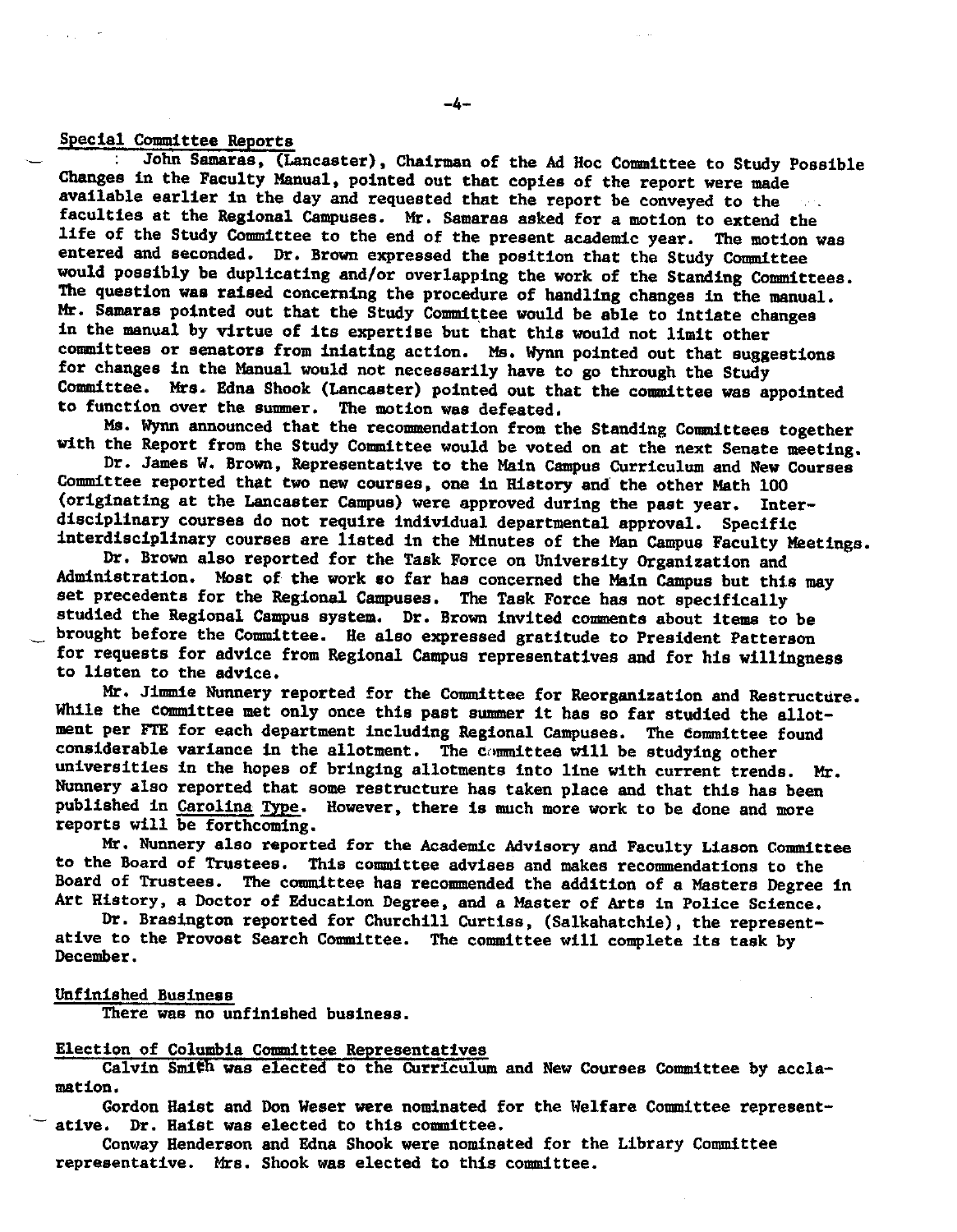\_ AnnouncEment&

The dates of the Senate meetings and Executive Committee meetings were announced as follows:

Executive Committee meetings: Nov. 8, Jan. 17 and Feb. 28. Senate meetings: Nov. 22, Lancaster; Feb. 7, Sumter and March 21, Beaufort.

 $\sim 10^{-2}$ 

W. R. Allen (Aiken) commented on the Grade Change Committee Report and thanked

the faculties for their responses. He reported that the report would be updated.<br>Ms. Wynn announced that the Regional Campus Senate Chairman would be recognized at the Main Campus Senate meetings. Also, Senators were reminded that the Executive Committee of the Senate was established as the Grievance Committee. Anyone having a matter to be brought before the Grievance Committee should submit supporting information to Dr. Duffy's Office at least two weeks prior to the Executive Committee Meetings. The committee will ask parties involved to meet together with the committee and attempts will be made to mediate a solution. If the matter can not<br>be successfully mediated, the Executive Committee will submit its recommendations to the Vice President for Regional Campuses.

Emily Towler (Aiken) thanked Dr, Davis and Dr, Duffy for their help in arranging for University I.D, cards for faculty,

The meeting was adjourned at 4:15 p.m,

Respectfully submitted,

 $\sqrt{8\%}$  M. <u>Lamaras</u>

/John M. Samaras, Secretary